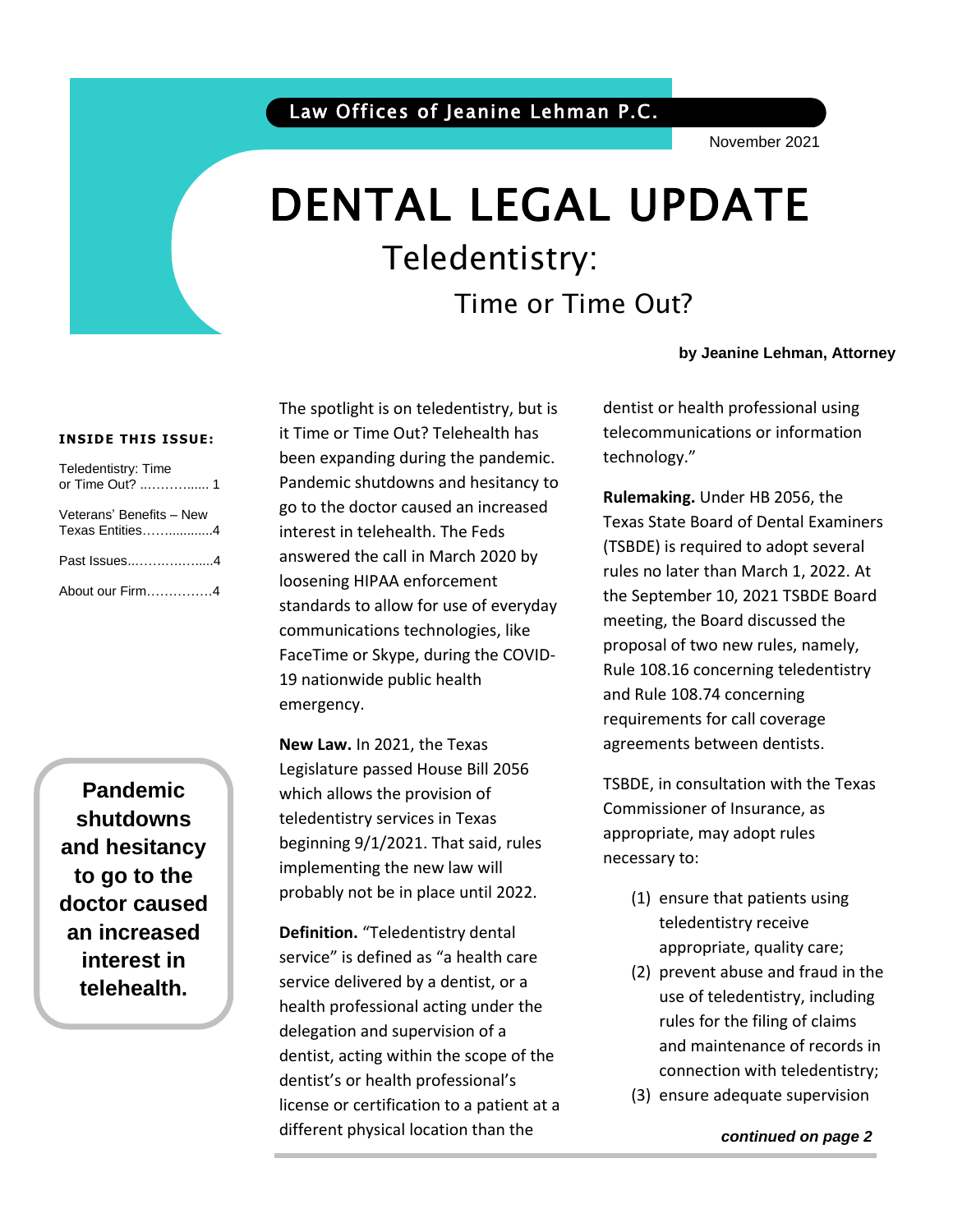### **Speaking Requests**

For **Jeanine Lehman** and her colleagues to speak to professional and business groups on legal and practice management topics, please contact Jeanine Lehman at **(512) 918-3435** or [jeanine@jeanine.com](mailto:jeanine@jeanine.com)

ì



### **Website Favorites**

Law Offices of Jeanine Lehman P.C. [www.jeanine.com](http://www.jeanine.com/)

Capital Area Dental Society [www.capitalareadental.org](http://www.capitalareadental.org/)

> Texas State Board of Dental Examiners tsbde.texas.gov

Texas Dental Association [www.tda.org](http://www.tda.org/)

> Texas Academy of General Dentistry [www.tagd.org](http://www.tagd.org/)

American Dental Association [www.ada.org](http://www.ada.org/)

### **Teledentistry** *(cont.) --*

of health professionals, who are not dentists and who provide teledentistry under the delegation and supervision of a dentist; and

(4) authorize a dentist to simultaneously delegate to and supervise through teledentistry not more than five health professionals who are not dentists.

**Standard of Care. HB 2056 provides** that the standard of care that applies to teledentistry is the same that would apply to the provision of the same health care service or procedure in an in-person setting. TSBDE already has standard of care requirements in its current Rule 108.7. These include to maintain and review an initial medical history and perform a limited physical evaluation for all dental patients. A major question is if the physical exam needs to be done before teledentistry. If yes, that could limit access to teledentistry. One purpose of teledentistry is to increase access to care, including in rural areas and for special needs patients. That said, the question arises if proper care can be provided to a dental patient without a limited physical evaluation. During the discussion concerning the TSBDE rules, a Board member contrasted the difference between a physician radiologist reviewing scans with a patient via telemedicine and the practice of

# page 2 DENTAL LEGAL UPDATE

dentistry. Another example given was if a teledentistry exam could adequately determine if a stain on a tooth is evidence of decay.

**Informed Consent.** A dentist providing teledentistry must ensure that informed consent is obtained from the patient, or other authorized individual making healthcare decisions for the patient, before teledentistry services are provided. Also, a dentist, who delegates teledentistry, must ensure that the informed consent of the patient includes disclosure to the patient that the dentist has delegated the service.

**Public Interest.** At the September 2021 Board meeting, there was live public comment from several persons, including representatives of two clear aligner companies, a general dentist from Missouri who uses and consults on teledentistry, and a Texas dentist with a mobile practice treating geriatric and special needs patients.

**Hygiene.** Under HB 2056, a dental hygienist who practices dental hygiene as a teledentistry dental service is practicing in an alternate setting in compliance with section 262.152 of the Texas Occupations Code. Thus, teledentistry became an allowed alternate setting, joining previously allowed alternate settings, including a nursing home,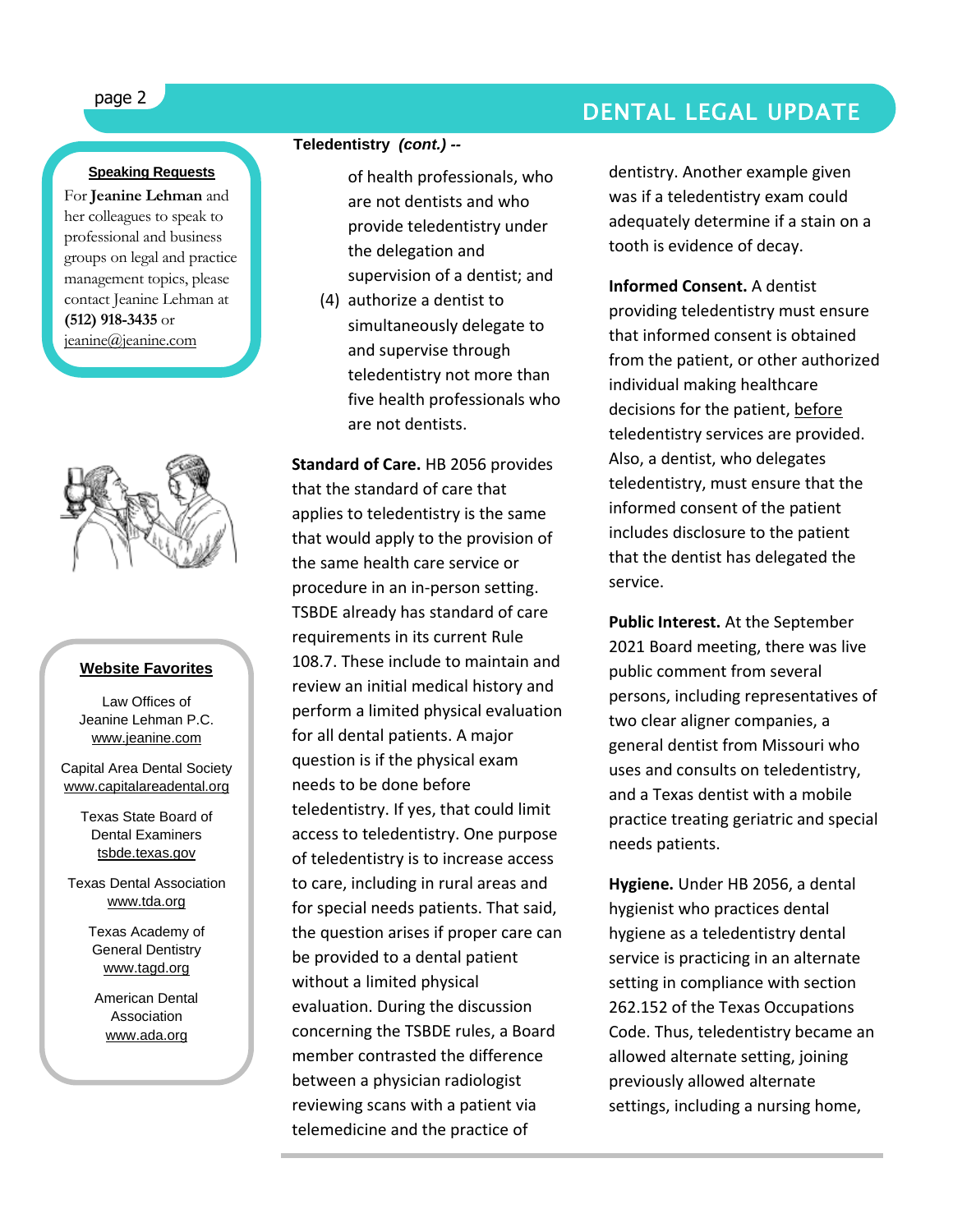# **DENTAL LEGAL UPDATE Superior and the second second service of the second second service of the service of the service of the service of the service of the service of the service of the service of the service of the serv**

the patient's home, a school, a hospital, a state institution, a public health clinic, or another institution, under the supervision of a supervising dentist.

**Licensure.** HB 2056 provides that "A health professional providing a health care service or procedure as a teledentistry dental service is subject to the licensing requirements that would apply to the provision of the same health care service or procedure in an inperson setting." In the Board's discussion, there was indication that to perform Texas teledentistry a Texas license would be needed. There was also discussion of the potential difficulties faced by dental practices in border towns.

**Insurance.** Under HB 2056, amendments to the Texas Insurance Code take effect on 1/1/2022, including provisions for insurance coverage of teledentistry services. These amendments include a provision that a health benefit plan is not required to provide coverage for the teledentistry dental service provided by only audio interaction, including, audio-only telephone consultation, a text-only E-mail message, or a facsimile transmission. This Insurance Code provision clarifies that a visual component is necessary – so a phone call alone is not sufficient.

**Prescriptions.** TSBDE and the Texas Pharmacy Board are also required to adopt rules jointly for determination of a valid prescription provided via teledentistry no later than March 1, 2022. In HB 2056, there are also limitations on the prescription of controlled substances as a teledentistry service and TSBDE is tasked with adopting rules on such prescriptions no later than March 1, 2022. Careful attention to the

provisions of this new law and the actions of TSBDE and the Texas Pharmacy Board is necessary. (Watch this space for updates.)

**Fast Track.** TSBDE will be on a fast track to adopt rules as mandated by HB 2056. The rules discussed at the Board meeting will need to be published in the Texas Register for public comment. Another stakeholder meeting is likely. Then, a Board meeting will be needed to vote on the rules. Approval by the Governor's Office will also be needed. The rules will probably be adopted in February 2022 to be in place by the March 1, 2022 deadline.

Some questions to ask:

- 1. Is teledentistry a good option for a patient? If yes, in what situations?
- 2. Can the standard of care be satisfied using teledentistry?
- 3. Can a dental practice develop the systems and controls for safely providing teledentistry and complying with regulatory requirements?

### *continued on page 4*

**Jeanine Lehman** is a Round Rock, Texas dental law attorney who practices dental, health, real estate, business and employment law.

The information in this newsletter is not a substitute for legal advice. The information is general in nature and should not be relied upon as legal advice generally or that is applicable to any particular situation. For legal advice in a particular situation, the reader is advised to retain an attorney. For reprints, call (512) 918-3435 or email [jeanine@jeanine.com.](mailto:jeanine@jeanine.com) © 2021 Jeanine Lehman.